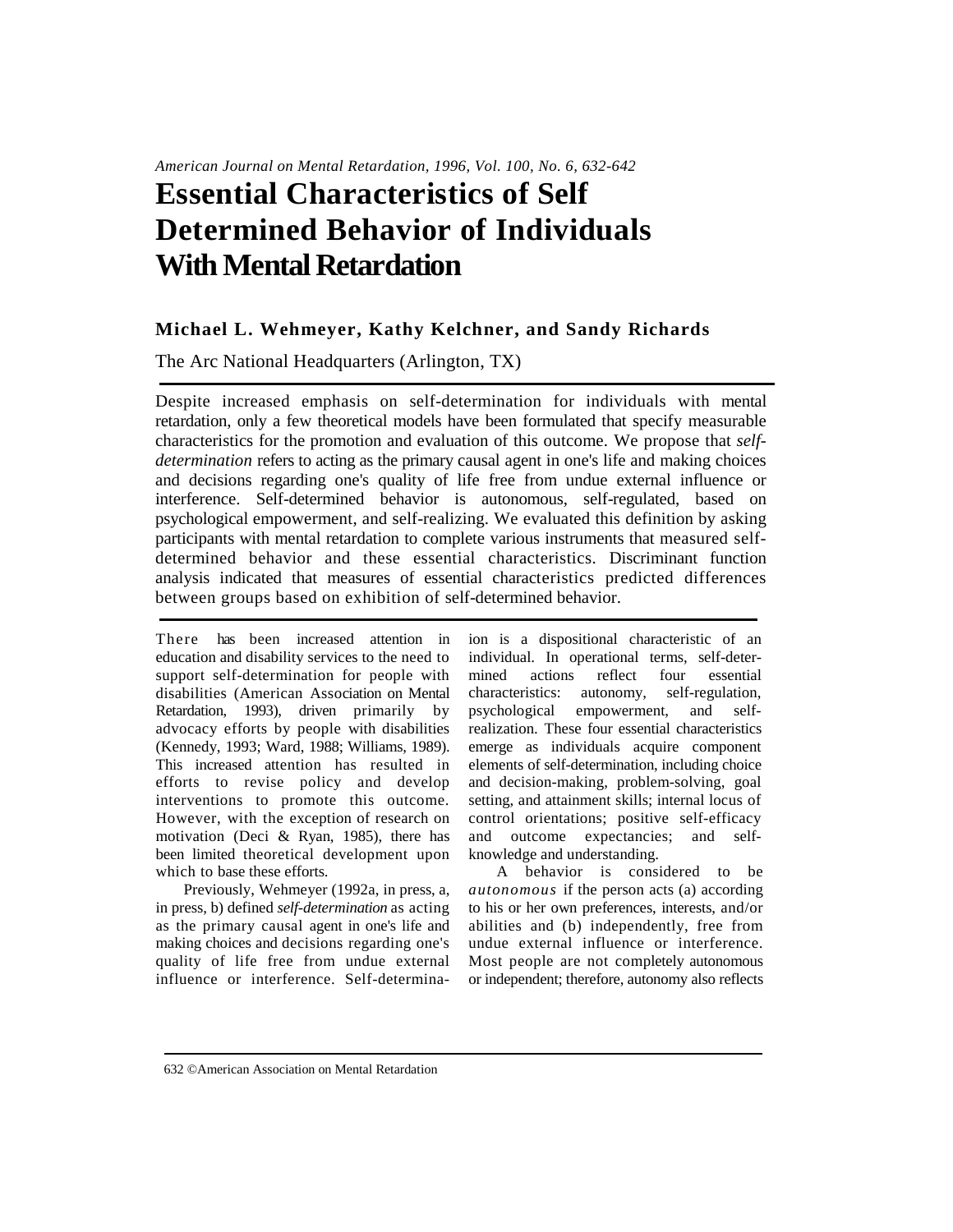the interdependence of all family members, friends, and other people with whom we interact daily as well as the influences of environment and history.

According to Whiteman (1990), *selfregulation:* 

enables individuals to examine their environments and their repertoires of responses for coping with those environments to make decisions about how to act, to act, to evaluate the desirability of the outcomes of the action, and to revise their plans as necessary. (p. 373)

Self-regulated people make decisions about what skills to use in a situation; examine the task at hand and their available repertoire; and formulate, enact, and evaluate a plan of action, with revisions when necessary. Self-regulation typically includes *self-monitoring* (observation of one's social and physical environment and one's actions in those environments), *self-evaluation* (making judgments about the acceptability of this behavior through comparing information about what one is doing with what one ought to be doing), and, based upon the outcome of this selfevaluation, *self-reinforcement* (the selfadministration of consequences contingent on the occurrence of target behaviors) (Whitman, 1990).

*Psychological empowerment consists*  of the various dimensions of perceived control (Zimmerman, 1990), which includes the cognitive (personal efficacy), personality (locus of control), and motivational domains of perceived control. People who are self-determined act based on their beliefs that (a) they have the capacity to perform behaviors needed to influence outcomes in their environment and (b) if they perform such behaviors, anticipated outcomes will result. Finally, self-determined people are self-realizing in that they use a comprehensive, and reasonably accurate, knowledge of themselves and their strengths and limitations to act in such a manner as to capitalize on this knowledge in a beneficial way. Self-knowledge forms through experience with and interpretation of one's environment and is influenced by evaluations of others; reinforcements, and attributions of one's own behavior.

The definitional framework that we have described and used to examine selfdetermination was derived from interviews with individuals involved in self-advocacy groups for individuals with mental retardation (Wehmeyer, 1992b) and a comprehensive review of the pertinent literature (Wehmeyer, 1992a). The essential characteristics and component elements of this framework have been noted by other researchers (Abery, 1993; Field & Hoffman, *1994;* Martin & Marshall, 1995; West, Rayfield, Wehman, & Kregal, 1993), whose work provides preliminary support for the definitional framework. The present study was designed to test this framework empirically. To examine the contribution of essential characteristics of self-determined behavior to the achievement of behavioral outcomes closely associated with self-determination, we conducted a series of structured interviews with individuals from self-advocacy groups. We focused on behaviors commonly associated with self-determination and a series of selfreport measures of essential characteristics of self-determined behavior, as operationalized by the definitional framework.

# **Method**

## *Participants*

The sample included 407 individuals with mental retardation from self-advocacy groups (advocacy organizations established and run by people with mental retardation). We selected 10 states that represented all regions of the United States and that had a state-wide self-advocacy organization. Each state organization nominated two self-advocacy groups with 20 or more members to participate, for a total of 20 groups. Although intelligence scores for participants were not available, several factors suggest that the sample involved people with mental retardation and not other disabilities. Twelve groups were affiliated with local chatpers of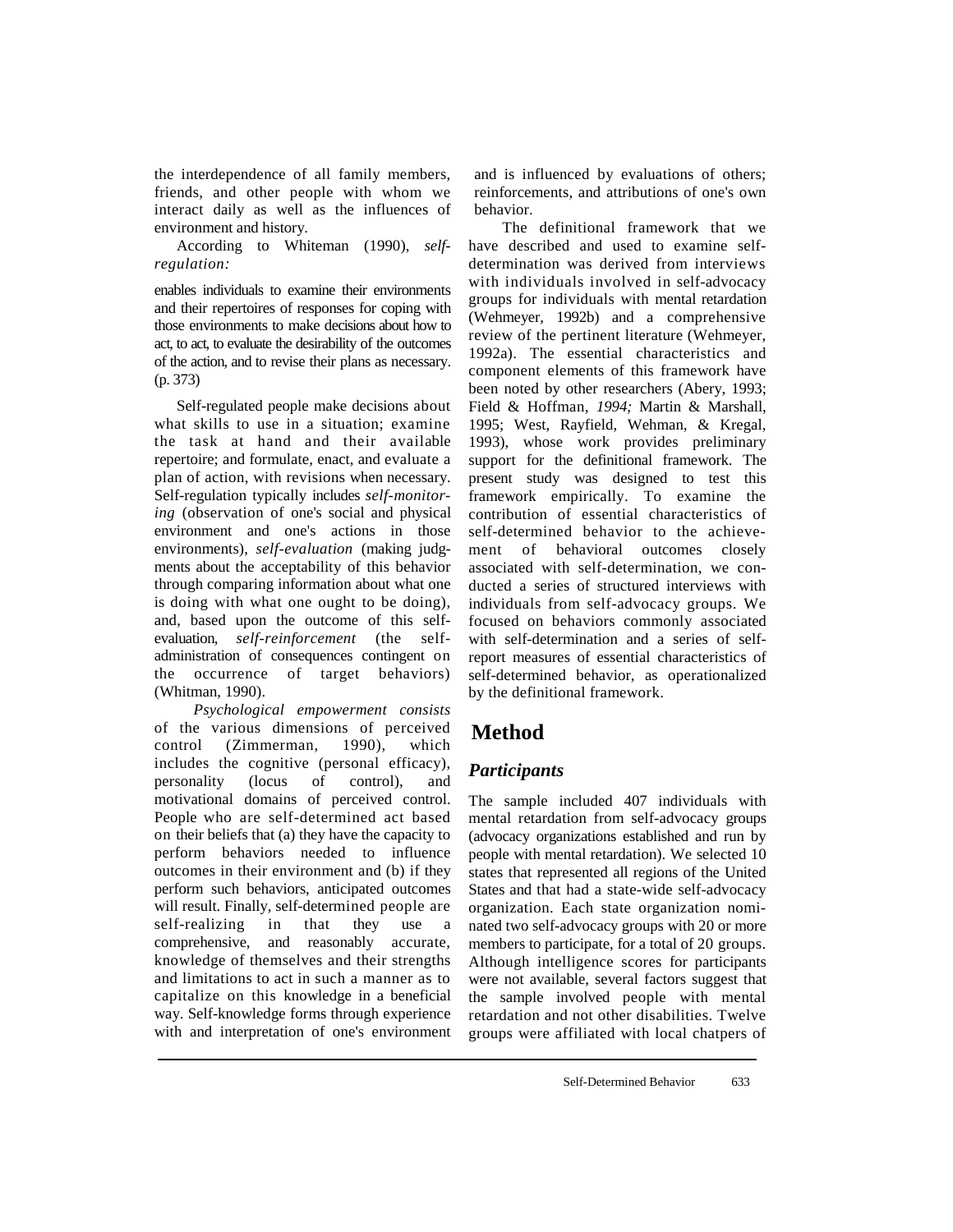The Arc (formerly the Association for Retarded Citizens). The remainder were affiliated with People First organizations, typically open only to people with mental retardation. Five of the groups recruited members through a sheltered workshop and one group, from a state institution for people with mental retardation.

The mean age for individuals in the sample was 36.34 years (standard deviation  $[SD]=11.28$ , range=17 to 72). Fifty-five percent of the participants were female *(n=* 226, mean  $age = 35.69$ ,  $SD = 11.36$ , range = 17 to 72), 45% were male  $(n = 182, \text{ mean age} = 37.16, SD)$  $= 11.17$ , range  $= 19$  to 68). Eighty-one percent identified themselves as Caucasian, 9% as African American, 5% *as* Native American, 2.5% as Hispanic, and 2% as Asian American.

### *Procedure*

Informed consent was obtained from all participants or their legal guardians. Project personnel conducted data-collection activities with all but 2 subjects, who were interviewed by their group advisors. Data collection typically occurred in the context of the regularly scheduled self-advocacy meeting. To identify participants who would require specific accommodations, including individual (as opposed to group) administration of assessments and transcription of responses, project personnel met with each group advisor, leaders in the group, and other advisory personnel who knew each participant well. All questions were read aloud, and individuals were assisted in recording their answers and given additional time, if necessary, to complete project activities. A project member was available throughout the interview to assist people who needed additional support. Individuals who had difficulty with the group administration format received additional individual support from this person.

To gather information about level of disability, we asked respondents to evaluate

themselves by answering seven questions designed to assess the amount of assistance they required in the seven areas of "major life activities" that are typically used to determine the presence of a developmental disability (e.g., self-care, learning, mobility, selfdirection, receptive and expressive language, capacity for independent living, and economic self-sufficiency). Participants responded *none (0), a little (1),* or *a lot* (2) to each questions. The sample averaged 5.3 points  $(SD = 3.26$ , range = 0 to 14), the modal score was 4.00, the median score was 5.0, and 75% of the sample scored 7 points or fewer. Only 16 participants (4%) scored at 12 or above, and only 11.6% scored 10 or more points. This suggests that the sample was composed primarily of individuals with milder cognitive impairments.

### *Instruments*

A series of self-report measures was used to examine each essential characteristic of selfdetermination and self-determined behavior.

*Autonomy.* The Autonomous Functioning Checklist (Sigafoos, Feinstein, Damond, & Reiss, 1988) is a parent-completed checklist measuring the behavioral autonomy of adolescents. The scale has 78 items and is subdivided into four conceptually distinct subscales: Self and Family Care, Management, Recreational Activity, and Social and Vocational Activity. Questions in the first three domains describe activities to which parents respond by selecting one of five alternatives: (a) does not do; (b) does only rarely; (c) does about half the time there is an opportunity; *(d)*  does most of the time there is an opportunity; and (e) does every time there is an opportunity. Questions in the fourth subscale require a "yes" or "no" answer. Likert-scale responses are scored from 0 *(does not do)* to four *(does every time),* whereas dichotomous yes/no responses are scored with 0 or 1. High total (out of 252) possible) and subscale scores indicate that an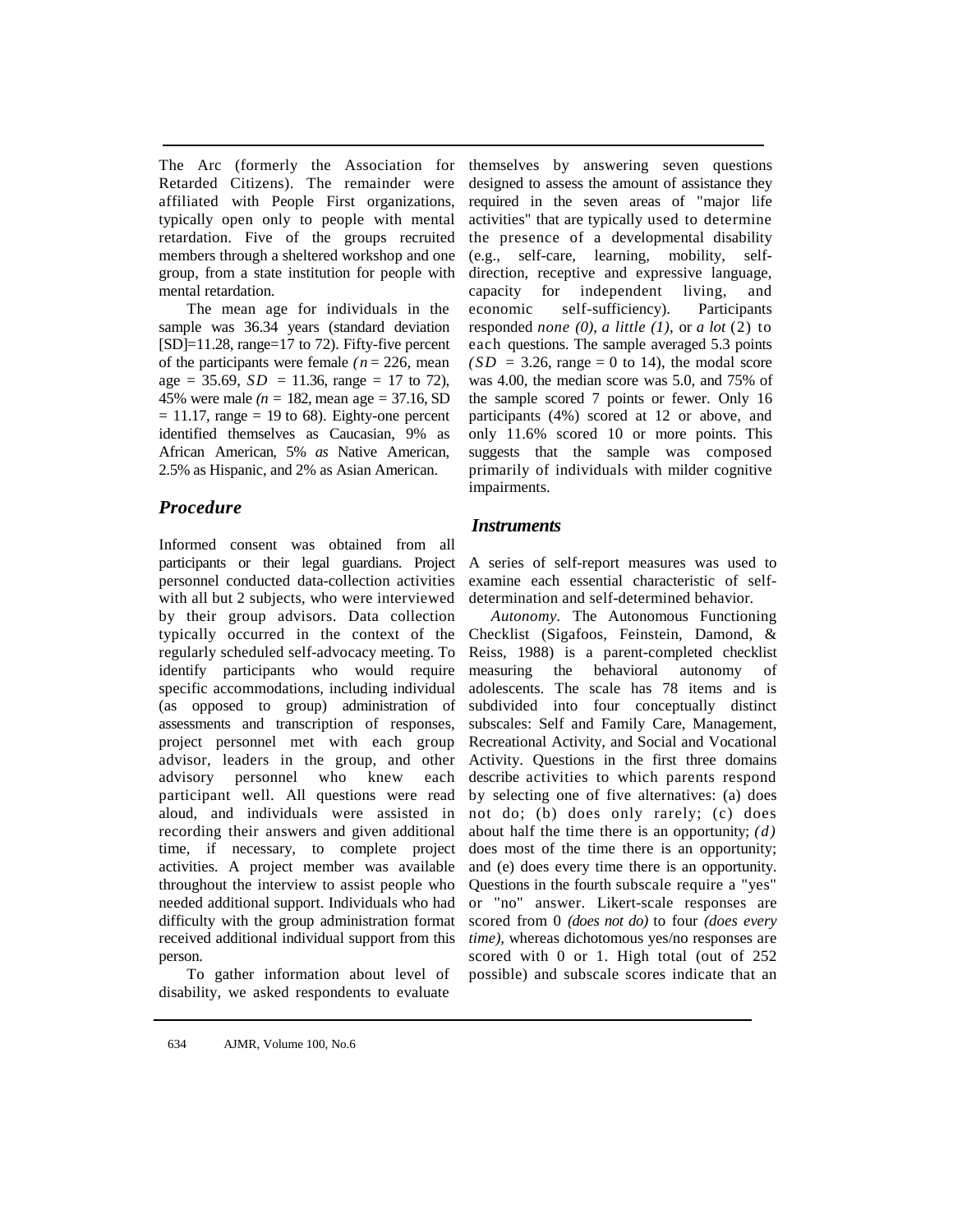individual exhibits behaviors associated with autonomy. Sigafoos et al. (1988) found that the subscales had high levels of internal consistency (coefficient alpha from .76 to .86). There were consistent and significant correlations between each subscale and adolescent leadership experience (.21 to .36) and three of four subscales and number of extracurricular activities (.34 to .45), providing further evidence for construct validity.

The Autonomous Functioning Checklist was adapted in the present study as a self-report measure by presenting instructions and items in first person instead of second person. The 5 point Likert format used in the original scale was maintained, with responses made singular and first person. Wehmeyer and Kelchner (1995) found that the factor structure of the self-report version replicated that of the original version and had adequate criterionrelated validity.

The second measure of autonomy was the Life Choices Survey (Kishi, Teelucksingh, Zollers, Park-Lee, & Meyer, 1988), which contains 10 items measuring major life decisions and daily choices. It is completed in an interview format and yields a score reflecting total amount of choice. Respondents answer on a 5-point scale indicating how often they have the opportunity to make decisions and choices. Kishi et al. found that the survey predicted differences in life choices between adults with and without mental retardation. Stancliffe (1995) found a negligible level of acquiescence (1.4% of all responses from adults with mental retardation) in its use.

*Self-Regulation.* The Means-Ends Problem Solving technique (Platt & Spivack, 1989) examines interpersonal cognitive problemsolving through use of a series of story items portraying situations where a need is introduced at the beginning of a story and satisfied at the end. The respondent completes the story by filling in events that might have occurred to fulfill the need (Platt & Spivack, 1989). Because people with mental retardation require additional time to read the stories (or have the stories read to them) and

to respond and because several of the stories in the Means-End Problem Solving require knowledge not typically held by people with mental retardation, we used only 4 of the 10 scenarios.

Stories are scored according to the number of means, no means, irrelevant means, or no responses provided by the respondent. Platt and Spivack (1989) defined a *mean* as "any relevant unit of information designed to reach the goal or to overcome an obstacle, a purposeful action taken by someone with the intent to reach a goal" (p. 11). A score of *no means* was given when the subject failed to provide a response necessary to reach the goal. A score of *irrelevant means* was assigned for a response that was not effective within the context of the story. There are no limits on the number of means a respondent can generate. The average total number of relevant means identified in the scale's norms (for the four scenes used) was 7.89 for college students and 5.58 for other adults.

The number of relevant means was tallied for each story and added to compute the total relevant means score for each participant. A second rater scored the Means-End Problem Solving for 100 of the participants. Interrater reliabilities for each question (calculated using agreements/agreements + disagreements) were .74, .80, .81, and .86 (Wehmeyer & Kelchner, *1994).* Relations between Means-End Problem Solving total relevant means and relevancy ratio scores and conceptually related measures were similar for this group when compared with findings for the population in general. This instrument has been used previously with children who have mental retardation (Healey & Masterpasqua, 1992).

The Children's Assertiveness Inventory (Ollendick, 1984) is a 14-item, yes/no measure assessing the degree to which someone initiates interactions, gives and receives compliments, stands up for their own rights, and refuses unreasonable requests.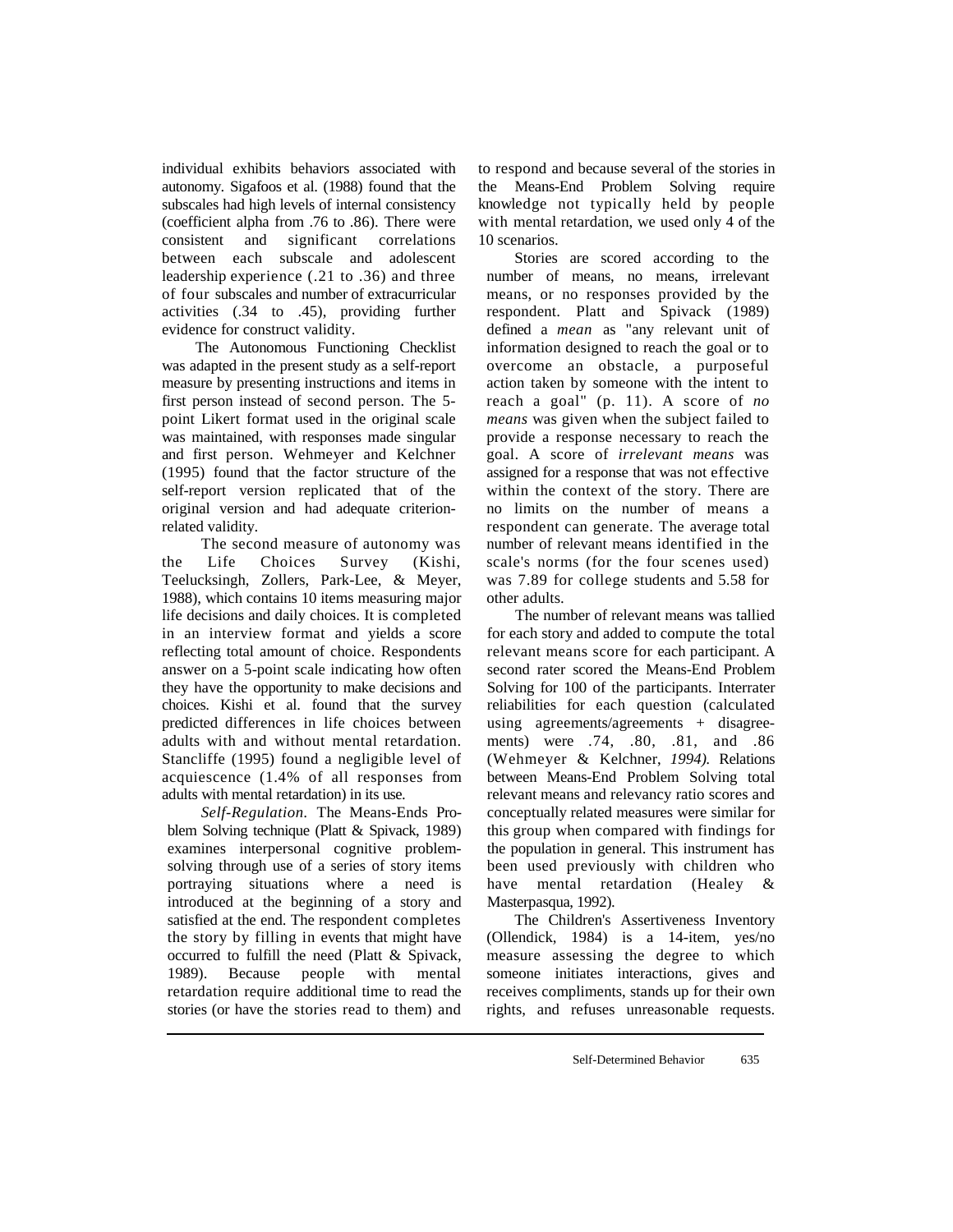Higher scores reflect more assertiveness. The scale has adequate test retest reliability (.76) and correlates with other conceptually related measures, including measures of self-concept, locus of control, and role-play assertion (Ollendick, 1984). The questions are all pertinent to adults as well as children.

*Psychological Empowerment.* This char-acteristic was measured using a locus of control scale and two related measures of social self-efficacy and outcome expectancy. The Adult version of the Nowicki-Strickland Internal-External Scale (Nowicki & Duke, 1974) is a widely used measure of locus of control. People who see themselves as being in control of outcomes in their lives have an internal locus of control, whereas people who perceive outcomes as controlled by others, fate, or chance hold an external locus of control. This scale contains 40 items answered with a "yes" or "no," and higher scores reflect more external orientations. The scale has reported split-half reliability figures ranging from .74 to .86, with test-retest reliability figures ranging from .63 to .76. Although normed with adults without disabilities, the instrument has been used to determine locus of control orientation for individuals with mental retardation (Wehmeyer, 1994a). Wehmeyer (1993, 1994b) determined that the factor structure of the adult version of the Nowicki-Strickland Internal-External Scale, when used with individuals who have mental retardation, is comparable to that for youth and adults without disabilities and that the scale is reliable for use with individuals who have mental retardation...

*Self-efficacy* (the belief that one has the capacity to perform behaviors needed to achieve a specified outcome) and *outcome expectancy* (the belief that if specific behaviors are performed, anticipated outcomes will result) were measured by two related scales. The Self-Efficacy for Social Interactions Scale (Ollendick, Oswald, & Crowe, 1986) measures how sure a respondent is, using a 5-point scale, that they could perform a set of socially related behaviors. Scores range from 10 to 50, with higher scores indicating more adaptive behavior. Questions on the Outcome Expectancy Measure (Ollendick et al., 1986) replicate those on the self-efficacy measure, focusing instead on the expected outcome if the student AU: performs the described behavior. The scales have adequate reliability (test-retest over a 3-month period of .75 and .78, respectively, Ollendick & Schmidt, 1987).

*Self-Realization.* The short version of the Personal Orientation Inventory (Jones & Crandall, 1986) is a 15-item measure of an individual's understanding of his or her emotions, abilities and limitations, and the degree to which he or she is influenced by others or by his or her own motivations and principles. Items are answered "yes" or "no," and higher scores reflect higher selfrealization. Jones and Crandall determined that the index had test-retest reliability correlations of .69 and a Chronbach alpha level of .65 and that total scores were correlated with conceptually related measures.

*Measuring Self-Determined Behavior.*  An appropriate indicator of self-determination would be the performance of behaviors generally agreed upon as reflecting this outcome. To measure such behaviors, we used portions. of the National Consumer Survey (Jaskulski, Metzler, & Zierman, 1990), which we had employed previously to examine the self-determination of people with mental retardation (Wehmeyer & Metzler, 1995). Participants responded to a series of questions concerning (a) home and family living, (b) employment, (c) recreation and leisure, (d) transportation, and (e) money management, using nine questions taken directly from the National Consumer Survey (e.g., Did you choose where you live? Do you pay your own bills?). All questions used a common question/response system in which responses were assigned values, ranging from 0 points for the most self-determined response *(yes, unassisted)* to 4 points for the least *(no, agency/staff member).* Thus, participants scored from 0 to 36 points on these. nine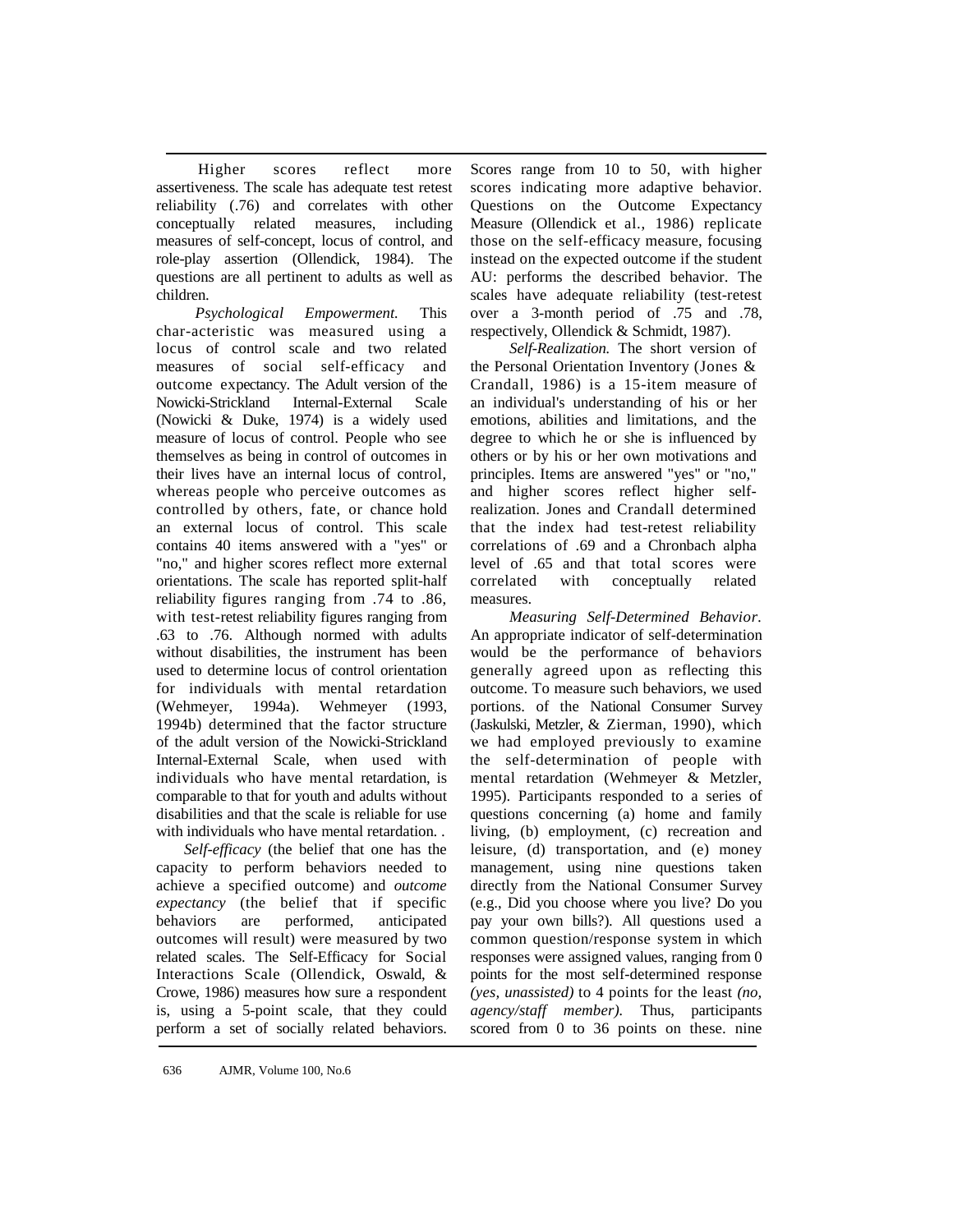questions, and lower scores reflected higher self-determination.

The final domain, personal/leadership, was assessed using six questions generated by project staff. Participants responded "yes" or "no" to each question, with "yes" reflecting a self-determined action and awarded 0 points and "no" indicating a lack of selfdetermined behavior and scored as 4 points. The Personal/Leadership domain, then, accounted for up to 24 points. Scores on the survey could range from 0 to 60, with 60 reflecting the least amount of selfdetermination and 0 indicating the most. Wehmeyer, Kelchner, and Richards (1995) determined that this survey has adequate structural and concurrent validity and internal stability (Chronbach alpha = .82). Total scores for the survey correlated strongly with estimations of level of caregiving needed and independence, with respondents who scored more positively on the survey requiring less support in caregiving and exhibiting greater independence. A Lilliefors test of normality did not reach significance, indicating that the scores approximated a normal distribution. In addition, for a subset of the sample, survey results correlated significantly in the predicted direction with group advisors' ratings of selfdetermination.

#### *Data Analyses*

All statistical data analyses were conducted using SPSS for Windows (Norusis, 1992) on a 486-DX4 personal computer. To identify essential characteristics that distinguished between people with mental retardation who were self-determined and those who were not, we conducted a multiple discriminant function analysis. We formed two dichotomous groups based on National Consumer Survey total scores. Scores below the midpoint (30.20) were assigned to the high self-determination group and scores above the midpoint, to the low self-determination group. There were 203 people in the high self-determination group (mean age = 35.3, mean National Consumer Survey score  $= 20.51$ ) and 204 in the low selfdetermination group (mean age  $=$  37.39, mean National Consumer Survey score = 39.8). Individuals in the low self-determination group had a mean level of disability rating of 6.35, whereas members of the high selfdetermination group averaged 4.2 on the level of disability rating scale. As such, we were concerned with the effects of level of disability on self-determination scores and subsequent grouping. To explore this issue, we conducted a correlation analysis for level of disability scores and total self-determination scores. We were also cognizant of the fact that individuals could have been in the high selfdetermination group because of a selfappraisal halo effect (i.e., they rated themselves more positively than warranted). To check this, we calculated the correlation between self-efficacy scores and total National Consumer Survey scores for each group, hypothesizing that this measure would reflect the degree to which someone reported that they were "effective" and that there would be a more positive relation between total self-determination scores and the efficacy score in the high selfdetermination group if the halo effect were in place.

### **Results**

Univariate statistics generated by the discriminant function analysis procedure indicated differences between predictor variables based on group membership. Table 1 provides the means and *SDs* for the 11 predictor variables by self-determination group status. Table 2 provides univariate *F* ratios and *p* values as well as Wilks' lambdas for each independent variable. As can be seen in Table 2, 9 of the 11 predictor variables reached significance,  $p \leq .05$ , when differences between groups were examined, and in each of those cases the direction of the difference was more favorable for individuals in the high self-determination group (see Table 1).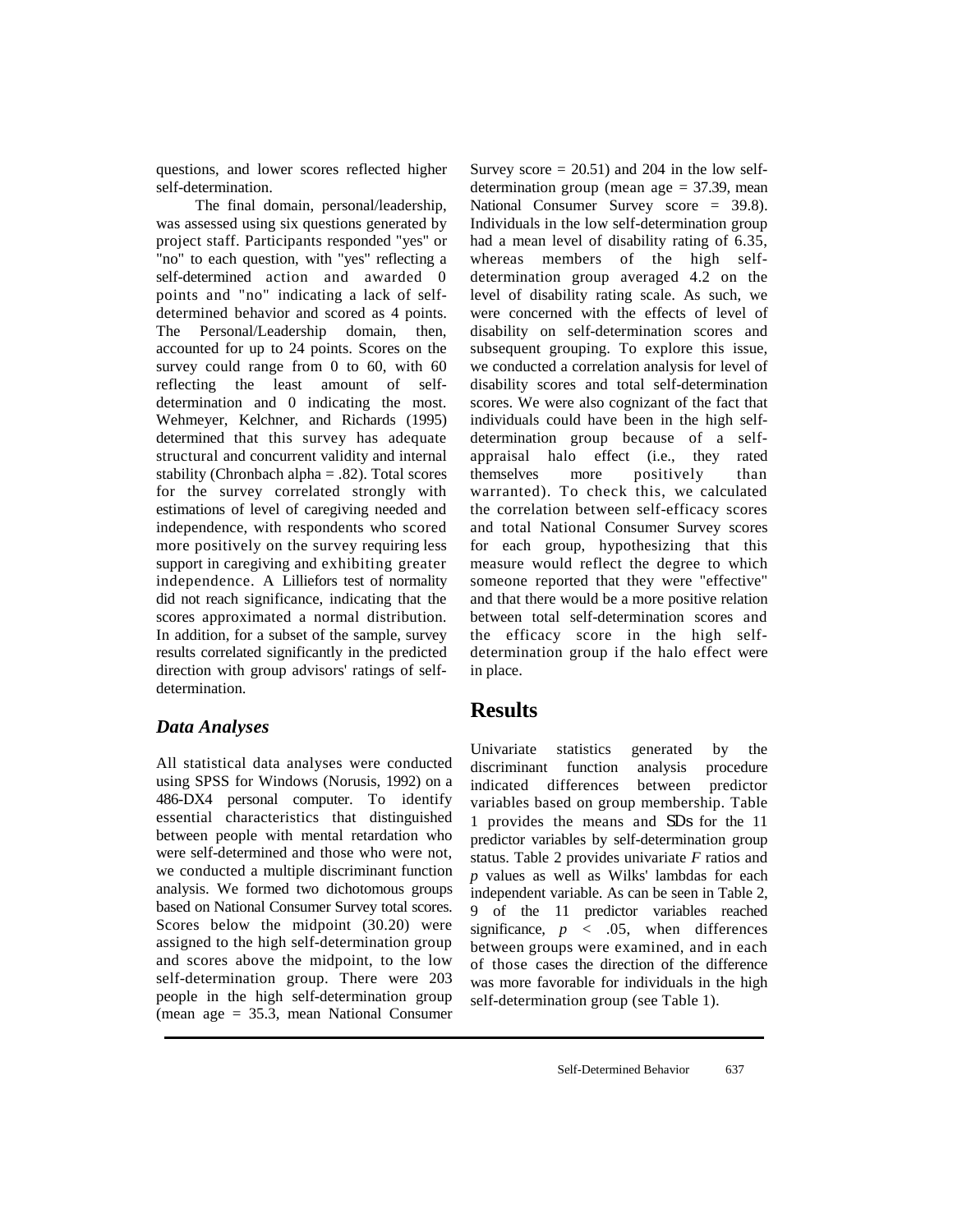| Variable                                       | High<br>self-determination<br>SD<br>Mean |       | Low<br>self-determination<br>Mean<br>SD |       |
|------------------------------------------------|------------------------------------------|-------|-----------------------------------------|-------|
| Autonomous Functioning Checklist               |                                          |       |                                         |       |
| Self-Family Care                               | 44.48                                    | 15.27 | 32.21                                   | 15.43 |
| Management                                     | 51.59                                    | 14.87 | 38.30                                   | 16.08 |
| Social and Vocational Activities               | 13.60                                    | 3.40  | 10.94                                   | 3.48  |
| Recreationd and Leisure                        | 36.29                                    | 10.52 | 31.23                                   | 10.54 |
|                                                | 35.00                                    | 5.59  | 32.99                                   | 5.84  |
| Life Choices Survey                            | 17.64                                    | 4.21  | 18.43                                   | 3.96  |
| Nowicki-Strickland Internal-External Scale     | 35.95                                    | 8.24  | 34.85                                   | 8.37  |
| Self-Efficacy for Social Situations Scale      | 35.29                                    | 6.28  | 35.27                                   | 7.62  |
| Outcome Expectancy for Social Situations Scale | 40.68                                    | 5.67  | 38.85                                   | 5.21  |
| Personal Orientation Inventory                 | 10.88                                    | 2.12  | 10.49                                   | 2.16  |
| Assertiveness Scale                            | 3.16                                     | 2.20  | 2.48                                    | 1.81  |
| Means-End Problem-Solving                      |                                          |       |                                         |       |

**Means and** *SD***s for Predictor Variables by Self-Determination Group** 

#### **Table 2**

**Table 1** 

**Analysis of Discriminating Variables and Canonical Discrimination Functions** 

|                                         |           | Wilks' |
|-----------------------------------------|-----------|--------|
| Variable                                | F         | lambda |
| <b>Autonomous Functioning Checklist</b> |           |        |
| Self-Family Care                        | 57.84**   | .88    |
| Management                              | 74.85**   | .84    |
| Social and Vocational Activities        | 65.98**   | .86    |
| <b>Recreation and Leisure</b>           | 23.55**   | .94    |
| Life Choices Survey                     | $12.64**$ | .97    |
| Adult Version of Nowicki-Strickland     |           |        |
| Internal-External Scale                 | $3.82*$   | .99    |
| Self-Efficacy for Social Situations     |           |        |
| Scale                                   | 1.81      | .99    |
| Outcome Expectancy for Social           |           |        |
| Situations Scale                        | .00       | 1.00   |
| Personal Orientation Inventory          | 11.55**   | .97    |
| Assertiveness Scale                     | $3.40*$   | .99    |
| Means-End Problem-Solving               | 11.42**   | .97    |

 $*<sub>p</sub> < .05.$   $*<sub>p</sub> < .001.$ 

In discriminant analysis the emphasis is on analyzing the variables together instead of just individually. On the basis of all 11 predictor variables, we calculated a single discriminant function with a chi-square of 119.29, *p* < .001, and omnibus Wilks' lambda of .74. Examination of the canonical discriminant functions evaluated at group means (or group centroids) showed that this discriminant function distinguished the high self-determination group (function = .59) from the low self-determination group  $(function = -.59)$ , accounting for all betweengroup variability. As shown in Table 3, which shows classification statistics, 71.5% of the cases were correctly classified using this function. A loading matrix of correlations

between predictor variables and the discriminant function, as seen in Table 4, and a review of the means of the predictor variables by group (Table 1) indicates that measures of autonomy, particularly the Management, Social and Vocational Activities, and Self- and Family-Care subscales, were the primary variables distinguishing between groups. Accordingly, measures

#### **Table 3**

#### **Classification Results**

|                                  |     |     | Predicted |     |      |
|----------------------------------|-----|-----|-----------|-----|------|
|                                  |     |     | Hiah      |     | -ow  |
| Actual group                     |     | n   | %         | n   | %    |
| High self-determination          |     |     |           |     |      |
| (High)<br>Low self-determination | 203 | 149 | 73.4      | 54  | 26.6 |
| (Low)                            | 204 | 62  | 30.4      | 142 | 69.6 |

#### **Table 4**

**Loading Matrix of Correlations Between Predictor Variables and Discriminant Function** 

| Predictor                                 | Function 1 |
|-------------------------------------------|------------|
| <b>Autonomous Functioning Checklist</b>   |            |
| Management                                | .72        |
| Social and Vocational Activities          | .68        |
| Self-Family Care                          | .62        |
| Recreation and Leisure                    | 41         |
| <b>Life Choices Survey</b>                | .03        |
| <b>Personal Orientation Inventory</b>     | .29        |
| Means-Ends Problem-Solving                | .28        |
| Assertiveness Scale                       | .15        |
| Adult Version of Nowicki-Strickland       |            |
| Internal-External Scale                   | $-.16$     |
| Self-Efficacy for Social Situations Scale | 11         |
| Outcome Expectancy for Social Situations  |            |
| Scale                                     | .002       |
|                                           |            |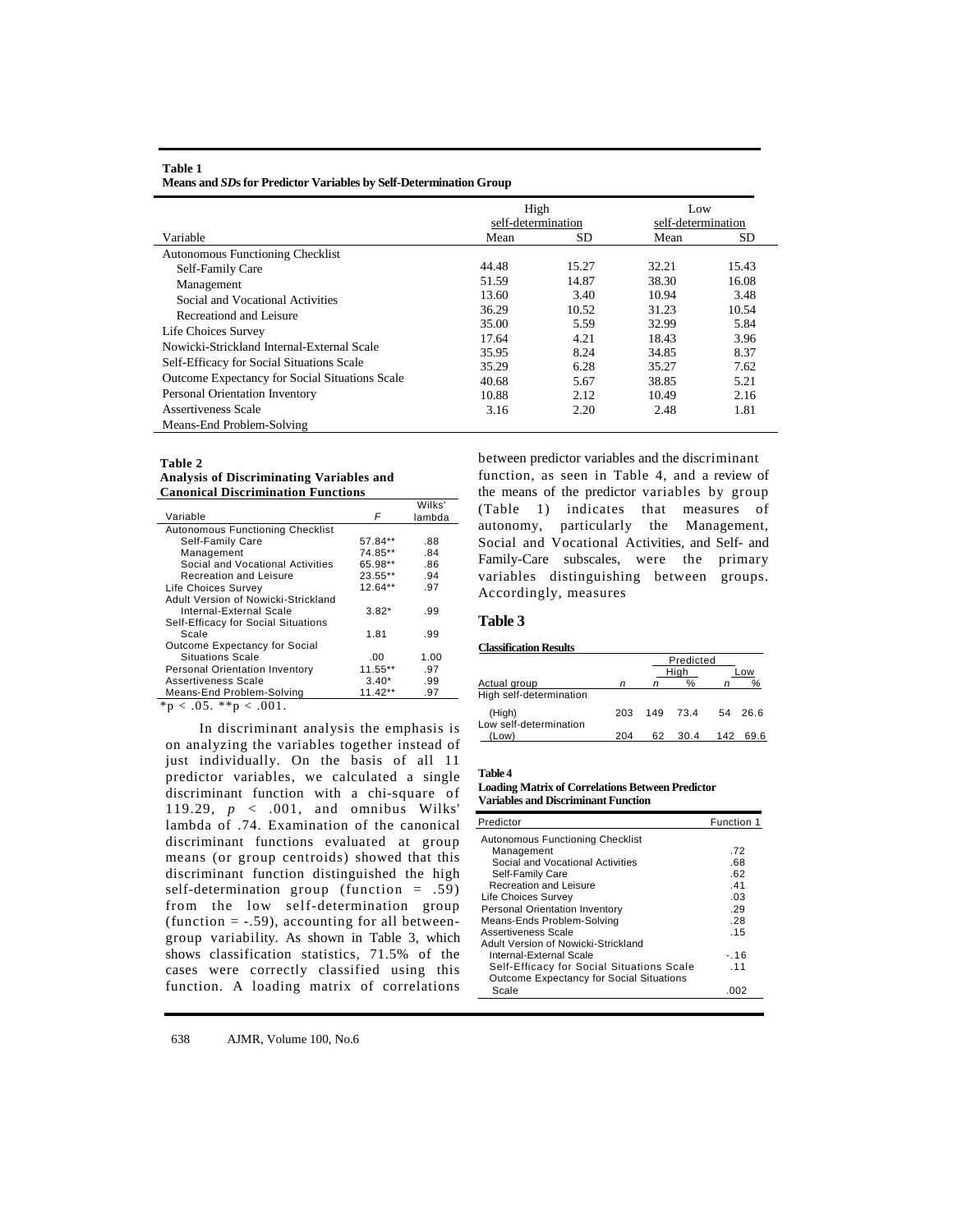of self-awareness (Personal Orientation Inventory), self-regulation (assertiveness and problem-solving), and psychological empowerment (locus of control), among those that were significantly different between groups, followed in importance. The correlation between total self-determination and level of disability scores for the high and low self-determination groups were both statistically significant, but low,  $r = .19$ ,  $p =$ .006, and  $r = 0.22$ ,  $p = 0.002$ , respectively), representing less than 5% of common variation in both groups. There was no significant relation between self-efficacy measures and National Consumer Survey scores for either the low,  $r = .001$ ,  $p = .981$ , or high selfdetermination group,  $r = .06$ ,  $p = .387$ .

# **Discussion**

We proposed that self-determination could be operationalized by actions that are characterized by four essential features: (a) autonomy, (b) self-regulation, (c) psychologically empowered self-initiation, and (d) self-realization. Individuals who consistently engage in self-determined behaviors could be described as being self-determined. The findings from the multiple discriminant function analysis support this proposal and lend validity to the definitional framework as a viable structure for the development of interventions to promote self-determination.

Analyses revealed significant differences between individuals who engaged in behaviors reflecting self-determination and those who did not on measures from each of the four essential characteristics. These differences were particularly noticeable in measures of behavioral autonomy and choicemaking opportunities, followed by indicators of self-awareness, self-regulation skills such as assertiveness and problem-solving skills, and perceptions of individual control. The fact that measures of autonomy were the primary predictors of differences between groups probably reflects the relative importance of autonomous functioning for self-determined individuals. In addition, however, the findings also may suggest that although individuals were asked to indicate the amount of control and choice they had in various areas of their lives, their responses may indicate the degree to which they engaged in such activities. As such, there is undoubtedly overlap between the measures of autonomy and the instrument we used to measure self-determination. The overlap between measures and use of self-report indicators with people who have mental retardation probably accounts for the fact that a relatively modest percentage of the cases, 71.5%, was classified correctly, leaving 28.5% misclassified. Such classifycation statistics must be compared with the percentage expected to be classified simply by chance. In the case of two groups, as in this analysis, one would expect 50% of the classes to be classified correctly by chance alone, a figure well exceeded by the actual cases classified correctly.

We used self-report measures of selfdetermination and related behaviors. Because of concerns about the use of such scales with people with mental retardation, we compared self-report scores with other indicators whenever possible to ensure that the measures were valid (see *Instruments).*  Second, when possible we compared the factor structure of the assessment with those established with other populations and examined both internal consistency and testretest reliability. Third, to rule out the possibility that self-determination group assignment was a function of a self-appraisal halo effect, rather than real differences in self-determination, we examined correlations between self-efficacy and National Consumer Survey scores for each group. In both cases the correlation between these scores was nominal (+.001 and -.06). Instead of seeing a higher, positive relation between self-efficacy ratings and National Consumer Survey scores for the high self-determination group, as we might expect if a halo effect were in place, there was a negative relation between these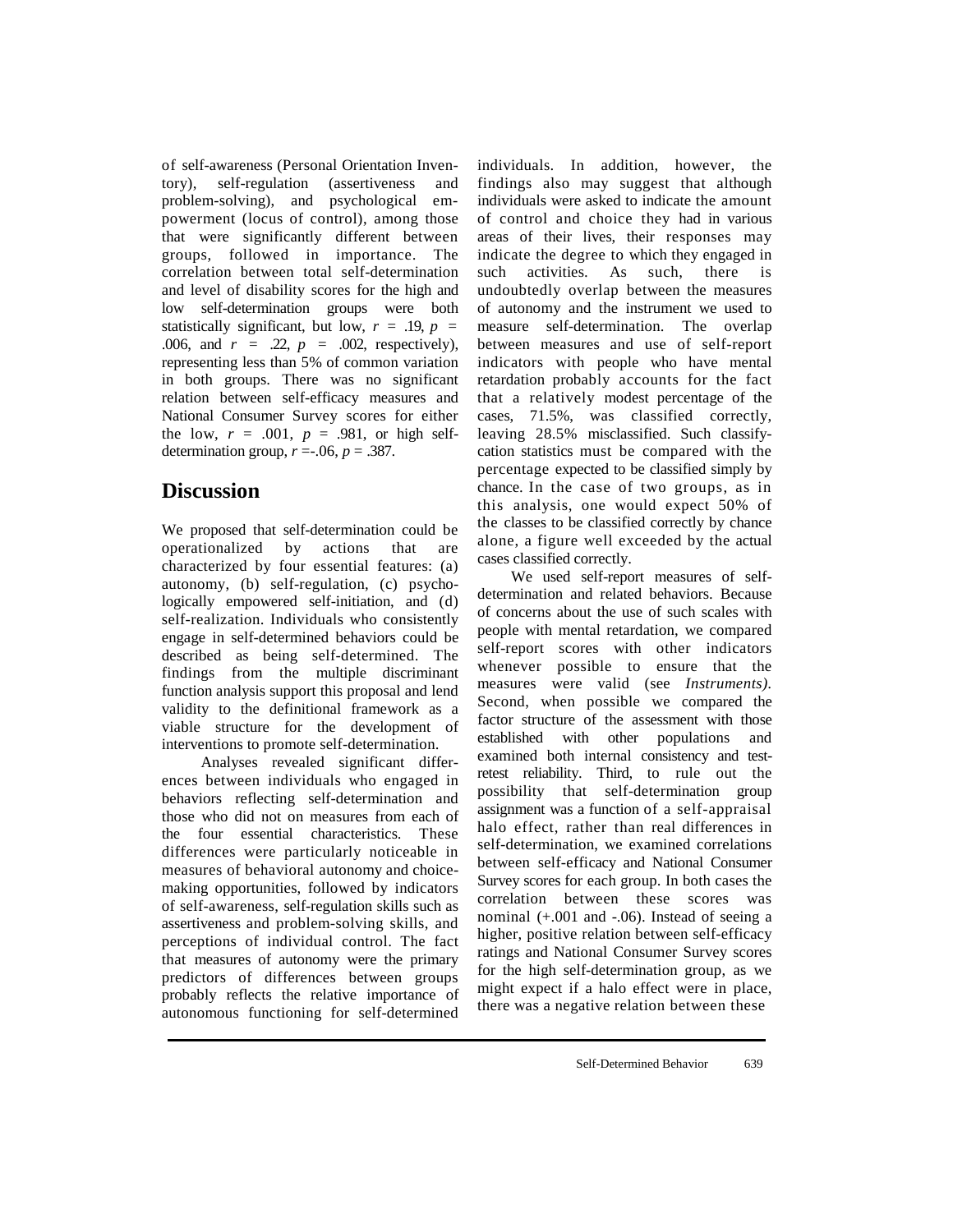scores for the high self-determination group. This does not negate the possibility that differences reflect factors other than those proposed, but the consistency with which differences emerged, the size of the sample, and the previously noted checks and balances make that less likely.

Several other factors warrant consideration. Individuals who responded to a given item with an *other, not applicable,* or *unknown*  response were awarded the mean score for the group as a whole on that question. This procedure was followed so that we would not unfairly "punish" someone for something that was not applicable to their life (e.g., if someone lived at home, they would not choose staff people and may not choose a roommate, simply because they do not have any). On the other hand, this strategy had the potential to award someone who did not know a given answer (and presumably was not self-determined) a more favorable score. We decided to err on the side of not punishing individuals for answers that were not applicable.

The method of describing level of disability did not, nor was it intended to, measure level of mental retardation. This raises concerns as to whether (a) all the subjects had mental retardation and (b) all respondents were able to understand the various measures. As to the first concern, the population from which the sample was drawn was composed of individuals involved in self-advocacy groups specifically organized for people with mental retardation and associated with chapters of The Arc. Further, many of these participants were employed by or living in programs for people with mental retardation. Although these procedures do not guarantee that all participants had mental retardation, we believe that the restricted population from which the sample was drawn ensures that the vast majority of participants were individuals with mental retardation. Despite perceptions to the contrary, our experience has been that most members of self-advocacy groups are

neither more nor less self-determined than most individuals with mental retardation. Their experiences related to control (or the lack thereof) are no different than those of most people with mental retardation, and we believe, therefore, that these findings can generalize to other people with mental retardation. To address the second concern, we worked closely with group advisors to identify participants who could meaningfully participate and provided any accommodation a person might need to complete project activities.

There was a relation between the severity of the individual's disability level and the total self-determination score. The possibility exists that by dividing the sample into low and high self-determination groups, we were, in essence, dividing the sample according to level of disability. Thus, significant differences might be attributable to level of disability and not other factors. However, we do not believe that this was the case. There were weak relations between level of disability and total scores for both groups, *r*s = 19 and .22, respectively, and the mean level of disability scores differed by 2.2 out of 14 total points, or by less than one *SD* (.67). We suggest that these differences cannot account for disparities between the groups and that although level of disability and level of selfdetermination were related, this relation was only one factor among several to consider. In future research on self-determination, it will be important to control for the effects of other factors, such as the environment, on the level of disability.

The definitional framework for self-determination that is provided in this paper identifies some component elements that can serve as the basis for student- and individualdirected interventions. There are a number of existing instructional materials that target such areas (Foxx & Bittle, 1989; Hoffman & Field, 1995; Martin & Marshall, 1995, Wehmeyer, 1995; Wehmeyer, Martin, & Sands, in press). It is equally important, however, to focus attention on more than just teaching specific skills to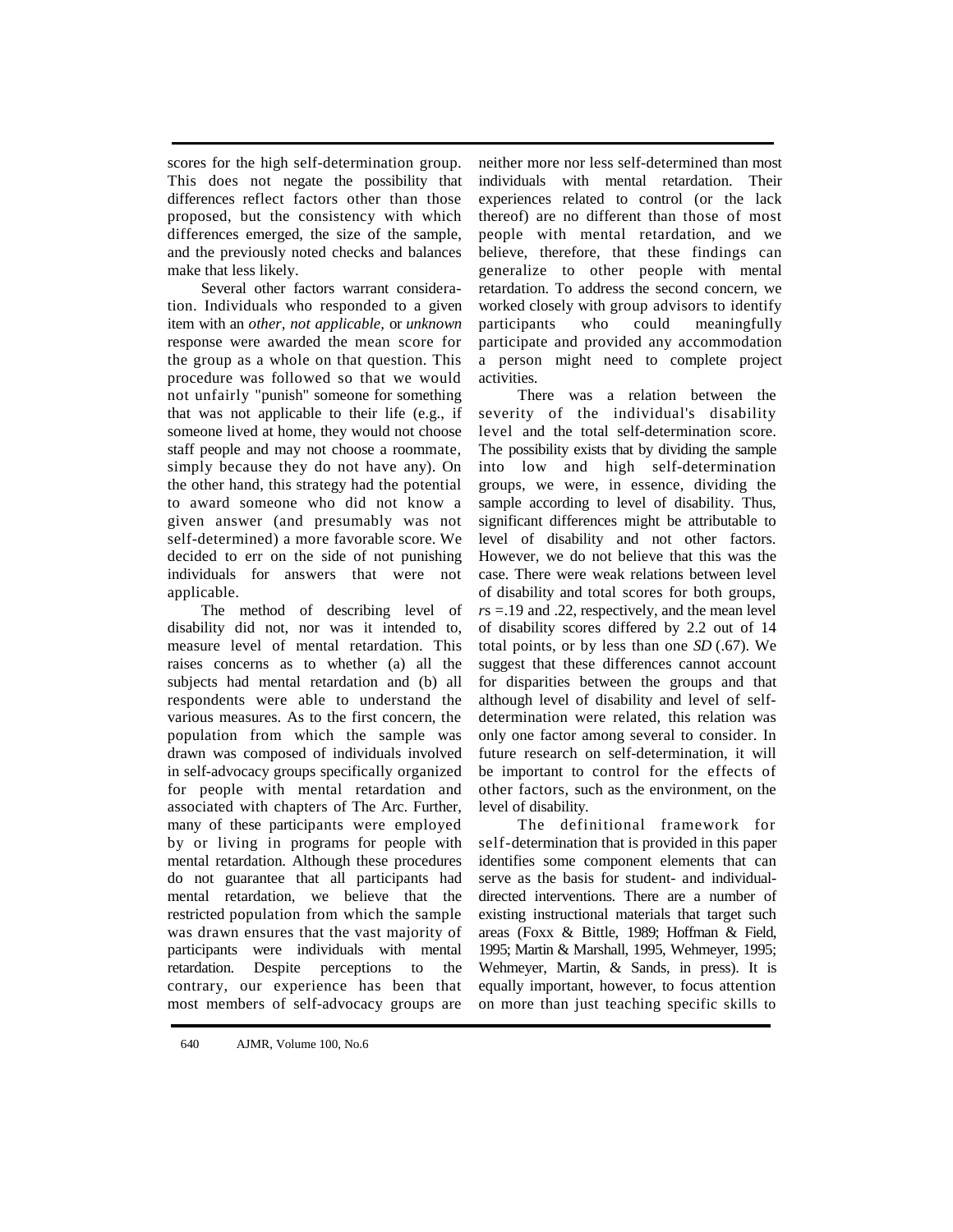individuals with mental retardation. If interventions to promote self-determination are to succeed, we must also alter the environments within which people with mental retardation live, work, and play to allow greater choice and control and examine the attitudes of service providers, educators, families and others who interact with them.

The need to focus on selfdetermination seems particularly acute for people with mental retardation because they appear to have relatively few opportunities to make choices and decisions and assume control in their lives (Wehmeyer & Metzler, 1995). It will be up to professionals to assist individuals with mental retardation in learning to trust their judgment and decision-making abilities. Another task will be to provide these individuals with the additional requisite skills and abilities they need to exert control in their lives and to be selfdetermined. We hope that the definitional framework described here will provide an impetus for further research on selfdetermination, with the ultimate goal of improving the quality of life of individuals with mental retardation.

# **References**

- **Abery, B. (1993).** A conceptual framework for enhancing self-determination. In M. Hayden & B. Abery (Eds.), *Challenges for a service system in transition: Ensuring quality community experiences for persons with developmental disabilities* (pp. 345-380). Baltimore: **Brookes**
- **American Association on Mental Retardation. (1993).** *Policy positions on legislative and social issues.* Washington, DC: Author.
- **Deci, E. L., & Ryan, R. M. (1985).** *Intrinsic motivation and self-determination in human behavior.* New York: Plenum.
- **Field, S., & Hoffman, A. (1994).** Development of a model for self-determination. *Career Development for Exceptional Individuals*, 159-169*.*
- **Foxx, R. M., & Bittle, R. G. (1989).** *Thinking it through: Teaching a problem-solving strategy for community living.* Champaign, IL: Research Press.
- **Healey, K., & Masterpasqua, F. (1992).** Interpersonal cognitive problem-solving among children with mild mental retardation. *American journal on Mental Retardation, 96*, 367-372.
- **Hoffman, A., & Field, S. (1995).** Promoting self-determination through effective curriculum development. *Intervention in School and Clinic, 30,* 134-141.
- **Jaskulski, T., Metzler, C., & Zierman, S. A. (1990).** *Forging a new era: The 1990 reports on people with developmental disabilities.*  Washington, DC: National Association of Developmental Disabilities Councils.
- **Jones, A., & Crandall, R. (1986).** Validation of a short index of self-actualization. *Personality and Social Psychology Bulletin, 12,* 63-73*.*
- **Kennedy, M. (1993).** Self-determination. *The Newsletter of the Association for Persons with Severe Handicaps, 19*(9), 11.
- **Kishi, G., Teelucksingh, B., Zollers, N., Park-Lee, S., & Meyer, L (1988).** Daily decision-making in community residences: A social comparison of adults with and without mental retardation. *American journal on Mental Retardation, 92, 430-435.*
- **Martin, J. E., & Marshall, L. H. (1995).** Choicemaker: A comprehensive self-determination transition program. *Intervention in School and Clinic, 30,* 147-156.
- **Norusis, M. J. (1992).** *SPSS for Windows, base system user's guide, Release 5.0.* Chicago: SPSS.
- **Nowicki, S., & Duke, M. P. (1974).** A locus of control scale for non-college as well as college adults. *Journal of Personality Assessment, 38,* 136-137.
- **Ollendick, T. H. (1984).** Development and validation of the Children's Assertiveness Inventory. *Child and Family Behavior Therapy, 5,* 1-15.
- **Ollendick, T. H., Oswald, D., & Crowe, H. P. (1986).** *The development and validation of the Self-Efficacy Scale for Social Skills in Children.*  Unpublished manuscript.
- **Ollendick, T. H., & Schmidt, C. R. (1987).** Social learning constructs in the prediction of peer interaction. *Journal of Clinical Child Psychology, 16,* 80-87.
- **Platt, J., & Spivack, G. (1989).** *The MEPS procedure manual.* Philadelphia: Hahnemann University, Department of Mental Health Sciences.
- **Sigafoos, A. D., Feinstein, C. B., Damond, M., & Reiss, D. (1988).** The measurement of behavioral autonomy in adolescence: The Autonomous Functioning Checklist. In C. B. Feinstein, A. Esman, J. Looney, G. Orvin, J. Schimel, A. Schwartzberg, A. Sorsky, & M. Sugar (Eds.), *Adolescent psychiatry* (Vol. 15, pp. 432-462). Chicago: University of Chicago Press.
- **Stancliffe, R. (1995).** Assessing opportunities for choice making: A comparison of self-report and staff reports. *American journal on Mental Retardation, 99*, 418-429*.*
- **Ward, M. J. (1988).** The many facets of selfdetermination. *NICHCY Transition Summary: National Information Center for Children*